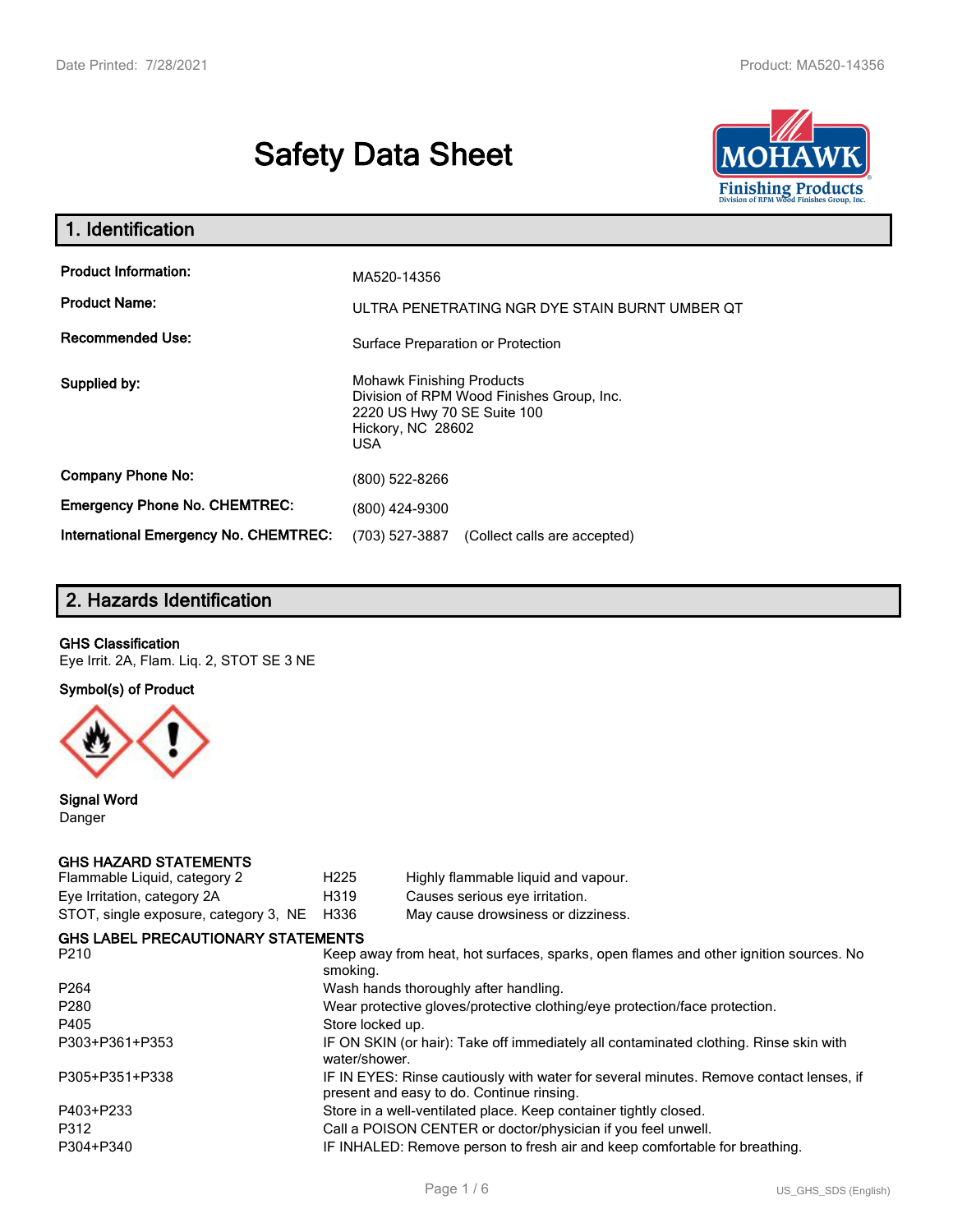| P337+P313                               | If eye irritation persists: Get medical advice/attention.      |  |  |  |
|-----------------------------------------|----------------------------------------------------------------|--|--|--|
| P403+P235                               | Store in a well-ventilated place. Keep cool.                   |  |  |  |
| <b>GHS SDS PRECAUTIONARY STATEMENTS</b> |                                                                |  |  |  |
| P240                                    | Ground/bond container and receiving equipment.                 |  |  |  |
| P <sub>241</sub>                        | Use explosion-proof electrical/ventilating/lighting/equipment. |  |  |  |
| P <sub>242</sub>                        | Use only non-sparking tools.                                   |  |  |  |
| P <sub>243</sub>                        | Take precautionary measures against static discharge.          |  |  |  |
|                                         |                                                                |  |  |  |

## **3. Composition/Information on ingredients**

| <b>Chemical Name</b>              | CAS-No.  | Wt. %       | <b>GHS Symbols</b>    | GHS  |
|-----------------------------------|----------|-------------|-----------------------|------|
| acetone                           | 67-64-1  | 75-100      | GHS02-GHS07           | H225 |
| ethanol                           | 64-17-5  | $2.5 - 10$  | GHS02                 | H225 |
| propylene glycol monomethyl ether | 107-98-2 | $0.1 - 1.0$ | GHS02-GHS06-<br>GHS07 | H226 |

**GHS Statements** H225-302-319-332-336 H226-331-336

The exact percentage (concentration) of ingredients is being withheld as a trade secret.

The text for GHS Hazard Statements shown above (if any) is given in the "Other information" Section.

## **4. First-aid Measures**



FIRST AID - EYE CONTACT: IF IN EYES: Rinse cautiously with water for several minutes. Remove contact lenses, if present and easy to do. Continue rinsing. If eye irritation persists: Get medical advice/attention.

FIRST AID - SKIN CONTACT: IF ON SKIN (or hair): Take off immediately all contaminated clothing. Rinse skin with water/shower.

FIRST AID - INGESTION: IF SWALLOWED: rinse mouth. Do NOT induce vomiting. IF exposed or if you feel unwell: Call a POISON CENTER or doctor/physician.

FIRST AID - INHALATION: IF INHALED: Remove person to fresh air and keep comfortable for breathing.

# **5. Fire-fighting Measures**

**SPECIAL FIREFIGHTING PROCEDURES:** Evacuate all persons from the fire area to a safe location. Move non-burning material, as feasible, to a safe location as soon as possible. Fire fighters should be protected from potential explosion hazards while extinguishing the fire. Wear self-contained breathing apparatus (SCBA) and full fire-fighting protective clothing. Thoroughly decontaminate all protective equipment after use. Containers of this material may build up pressure if exposed to heat (fire). Use water spray to cool fire-exposed containers. Use water spray to disperse vapors if a spill or leak has not ignited. DO NOT extinguish a fire resulting from the flow of flammable liquid until the flow of the liquid is effectively shut off. This precaution will help prevent the accumulation of an explosive vapor-air mixture after the initial fire is extinguished.

**FIREFIGHTING EQUIPMENT:** This is a NFPA/OSHA Class 1B or less flammable liquid. Follow NFPA30, Chapter 16 for fire protection and fire suppression. Use a dry chemical, carbon dioxide, or similar ABC fire extinguisher for incipeint fires. Water may be used to cool and prevent rupture of containers that are exposed to heat from fire.

# **6. Accidental Release Measures**

#### **ENVIRONMENTAL MEASURES:** No Information

**STEPS TO BE TAKEN IN CASE MATERIAL IS RELEASED OR SPILLED:** Follow personal protective equipment recommendations found in Section VIII. Personal protective equipment needs must be evaluated based on information provided on this sheet and the special circumstances created by the spill including; the material spilled, the quantity of the spill, the area in which the spill occurred, and the training and the expertise of employees in the area responding to the spill. Never exceed any occupational exposure limits. Shut off ignition sources; including electrical equipment and flames. Do not allow smoking in the area. Do not allow the spilled product to enter public drainage system or open waterways.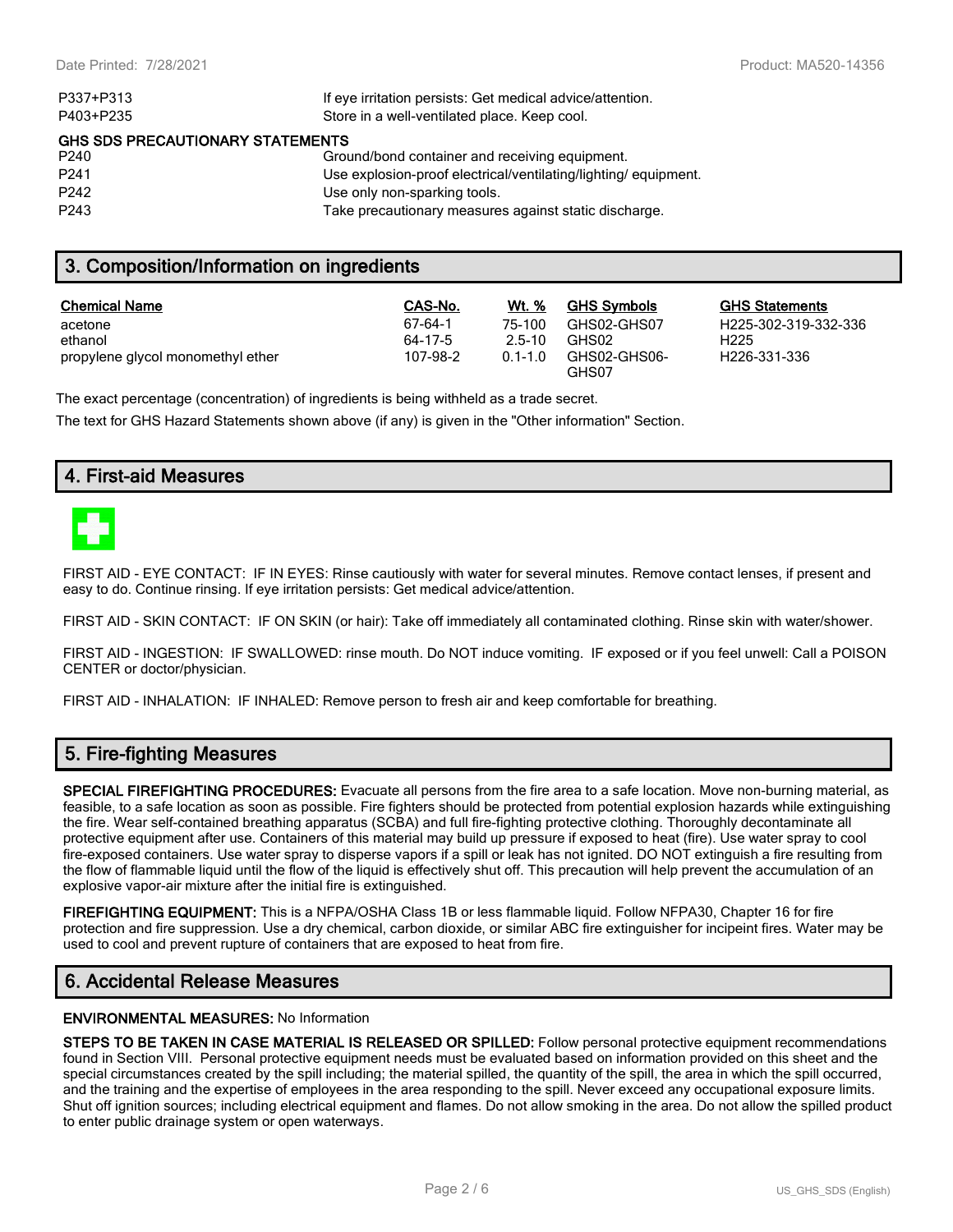# **7. Handling and Storage**



**HANDLING:** Avoid inhalation and contact with eyes, skin, and clothing. Wash hands thoroughly after handling and before eating or drinking. In keeping with safe handling practices, avoid ignition sources (smoking, flames, pilot lights, electrical sparks); ground and bond containers when transferring the material to prevent static electricity sparks that could ignite vapor and use spark proof tools and explosion proof equipment. Empty containers may retain product residue or vapor. Do not pressurize, cut, weld, braze, solder, drill, grind, or expose container to heat, flame, sparks, static electricity, or other sources of ignition. Any of these actions can potentially cause an explosion that may lead to injury.

**STORAGE:** Keep containers closed when not in use. Store in cool well ventilated space away from incompatible materials.

# **8. Exposure Controls/Personal Protection**

| Ingredients with Occupational Exposure Limits |                      |                         |                     |                         |  |
|-----------------------------------------------|----------------------|-------------------------|---------------------|-------------------------|--|
| <b>Chemical Name</b>                          | <b>ACGIH TLV-TWA</b> | <b>ACGIH-TLV STEL</b>   | <b>OSHA PEL-TWA</b> | <b>OSHA PEL-CEILING</b> |  |
| acetone                                       | $250$ ppm            | 500 ppm                 | $1000$ ppm          | N.D.                    |  |
| ethanol<br>propylene glycol monomethyl ether  | N.D.<br>50 ppm       | $1000$ ppm<br>$100$ ppm | $1000$ ppm<br>N.D.  | N.D.<br>N.D.            |  |

**Further Advice: MEL = Maximum Exposure Limit OES = Occupational Exposure Standard SUP = Supplier's Recommendation Sk = Skin Sensitizer N.E. = Not Established N.D. = Not Determined**

#### **Personal Protection**



**RESPIRATORY PROTECTION:** Use adequate engineering controls and ventilation to keep levels below recommended or statutory exposure limits. If exposure levels exceed limits use appropriate approved respiratory protection equipment.





**EYE PROTECTION:** Wear chemical-resistant glasses and/or goggles and a face shield when eye and face contact is possible due to splashing or spraying of material.



**OTHER PROTECTIVE EQUIPMENT:** No Information

**HYGIENIC PRACTICES:** It is good practice to avoid contact with the product and/or its vapors, mists or dust by using appropriate protective measures. Wash thoroughly after handling and before eating or drinking.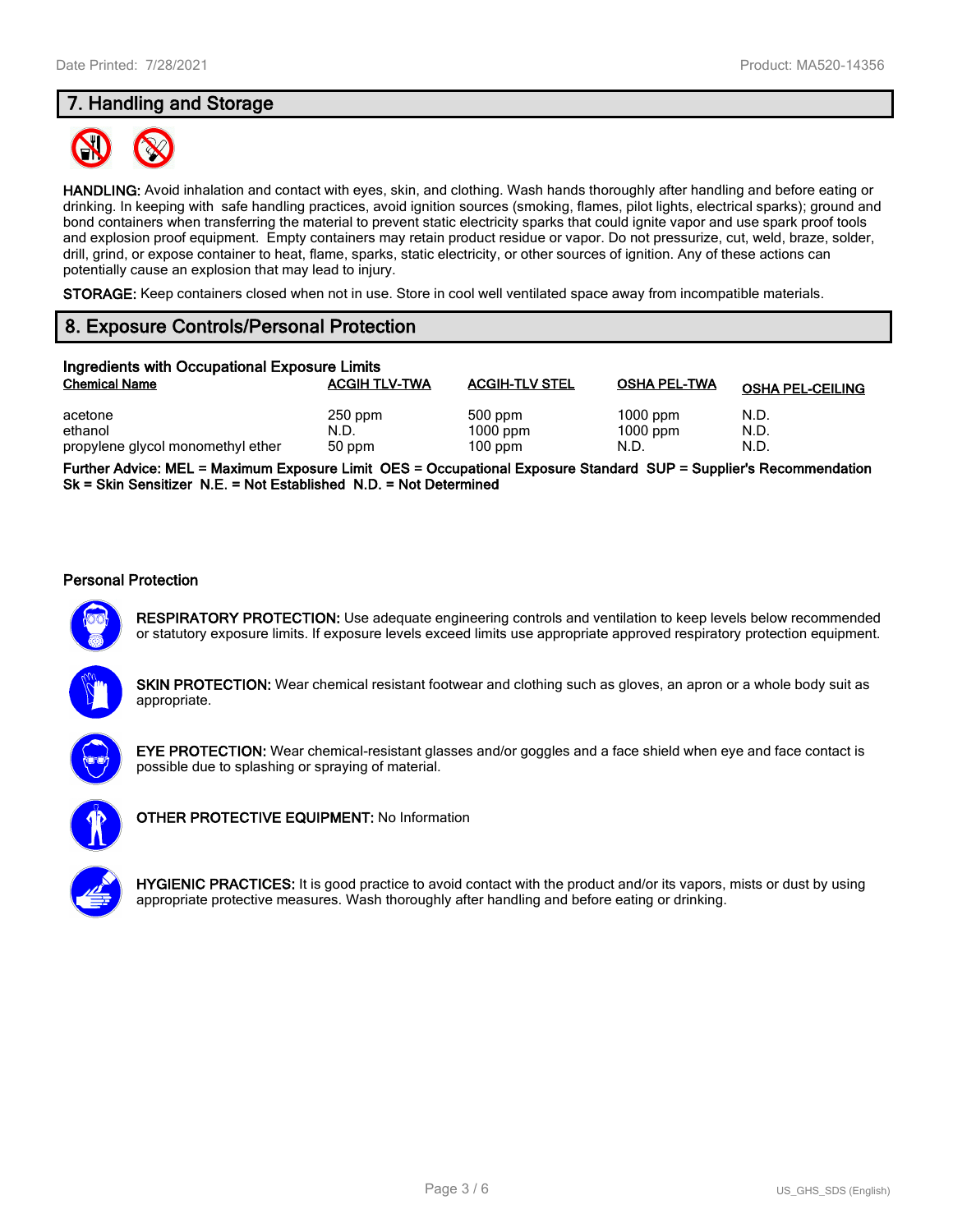**N.I. = No Information**

# **9. Physical and Chemical Properties**

| Appearance:                    | Colored Liquid             | <b>Physical State:</b>                      | <b>LIQUID</b>  |
|--------------------------------|----------------------------|---------------------------------------------|----------------|
| Odor:                          | <b>Strong Solvent</b>      | <b>Odor Threshold:</b>                      | Not determined |
| Density, g/cm3:                | 0.821                      | pH:                                         | Not determined |
| Freeze Point, °F:              | Not determined             | Viscosity:                                  | Not determined |
| <b>Solubility in Water:</b>    | Not determined             | Partition Coefficient, n-octanol/<br>water: | Not determined |
| Decomposition temperature, °F: | Not determined             | <b>Explosive Limits, %:</b>                 | Not determined |
| Boiling Range, °F:             | $>100$ °F                  | Flash Point, °F:                            | $-4$ $\circ$ F |
| Combustibility:                | <b>Supports Combustion</b> | Auto-Ignition Temperature, °F:              | Not determined |
| <b>Evaporation Rate:</b>       | Faster than Diethyl Ether  | Vapor Pressure, mmHq:                       | Not determined |
| <b>Vapor Density:</b>          | Not determined             |                                             |                |

# **10. Stability and reactivity**

**STABILITY:** Stable under normal conditions.

**CONDITIONS TO AVOID:** Heat, flames and sparks.

**INCOMPATIBILITY:** Acids, Bases, Oxidizing agents

**HAZARDOUS DECOMPOSITION PRODUCTS:** Not determined.

# **11. Toxicological information**

**Practical Experiences**

**EMERGENCY OVERVIEW:** No Information

**EFFECT OF OVEREXPOSURE - EYE CONTACT:** No Information

**EFFECT OF OVEREXPOSURE - INGESTION:** No Information

**EFFECT OF OVEREXPOSURE - INHALATION:** No Information

**EFFECT OF OVEREXPOSURE - SKIN CONTACT:** No Information

**CARCINOGENICITY:** No Information

#### **PRIMARY ROUTE(S) OF ENTRY:**

**Eye Contact, Skin Contact, Inhalation**

# **Acute Toxicity Values**

**The acute effects of this product have not been tested. Data on individual components are tabulated below**

| CAS-No. | <b>Chemical Name</b> |
|---------|----------------------|
| 67-64-1 | acetone              |

**Casary Chemical Chemical LD50 Chemical LD50 Vapor LC50** 1800 mg/kg Rat 20000 mg/kg Rabbit 50.1 mg/L Rat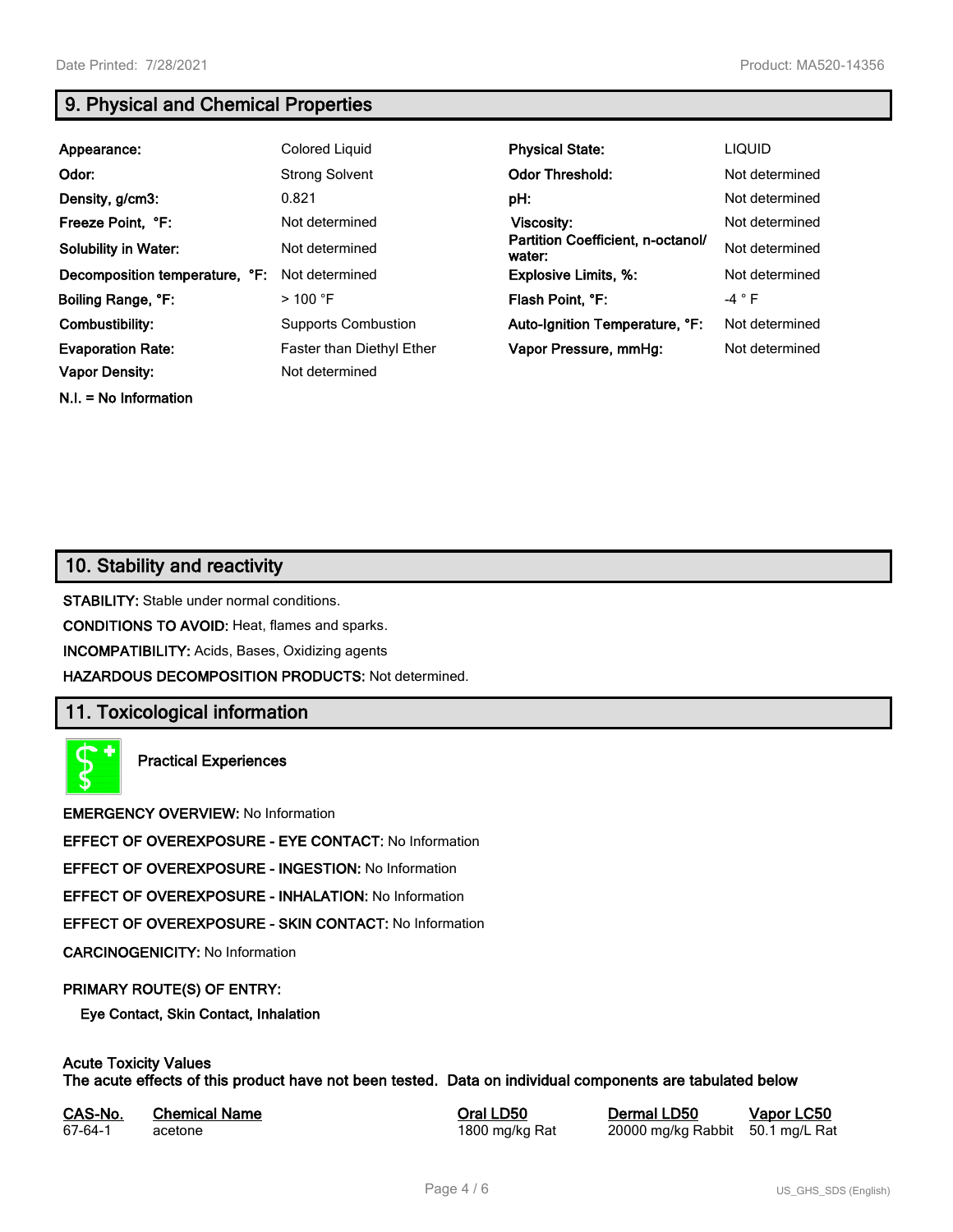64-17-5 ethanol 7060 mg/kg Rat 15,800 mg/kg 124.7 mg/L Rat 107-98-2 propylene glycol monomethyl ether 5000 mg/kg Rat 13000 mg/kg Rabbit >6 mg/L Rat

#### **N.I. = No Information**

## **12. Ecological information**

**ECOLOGICAL INFORMATION:** Ecological evaluation of this material has not been performed; however, do not allow the product to be released to the environment without governmental approval/permits.

## **13. Disposal Information**



**Product**

**DISPOSAL METHOD:** Waste from this material may be a listed and/or characteristic hazardous waste. Dispose of material, contaminated absorbent, container and unused contents in accordance with local, state, and federal regulations.

**STEPS TO BE TAKEN IN CASE MATERIAL IS RELEASED OR SPILLED:** Follow personal protective equipment recommendations found in Section VIII. Personal protective equipment needs must be evaluated based on information provided on this sheet and the special circumstances created by the spill including; the material spilled, the quantity of the spill, the area in which the spill occurred, and the training and the expertise of employees in the area responding to the spill. Never exceed any occupational exposure limits. Shut off ignition sources; including electrical equipment and flames. Do not allow smoking in the area. Do not allow the spilled product to enter public drainage system or open waterways.

# **14. Transport Information**

**SPECIAL TRANSPORT PRECAUTIONS:** No Information

**DOT:** CONSUMER COMMODITY

**IATA:** ID8000, CONSUMER COMMODITY, 9

**IMDG:** LIMITED QUANTITY UN1263

# **15. Regulatory Information**

## **U.S. Federal Regulations:**

#### **CERCLA - SARA Hazard Category**

This product has been reviewed according to the EPA 'Hazard Categories' promulgated under Sections 311 and 312 of the Superfund Amendment and Reauthorization Act of 1986 (SARA Title III) and is considered, under applicable definitions, to meet the following categories:

Fire Hazard, Acute Health Hazard

#### **SARA SECTION 313**

This product contains the following substances subject to the reporting requirements of Section 313 of Title III of the Superfund Amendment and Reauthorization Act of 1986 and 40 CFR part 372:

No Sara 313 components exist in this product.

#### **TOXIC SUBSTANCES CONTROL ACT**

This product contains the following chemical substances subject to the reporting requirements of TSCA 12(B) if exported from the United States: